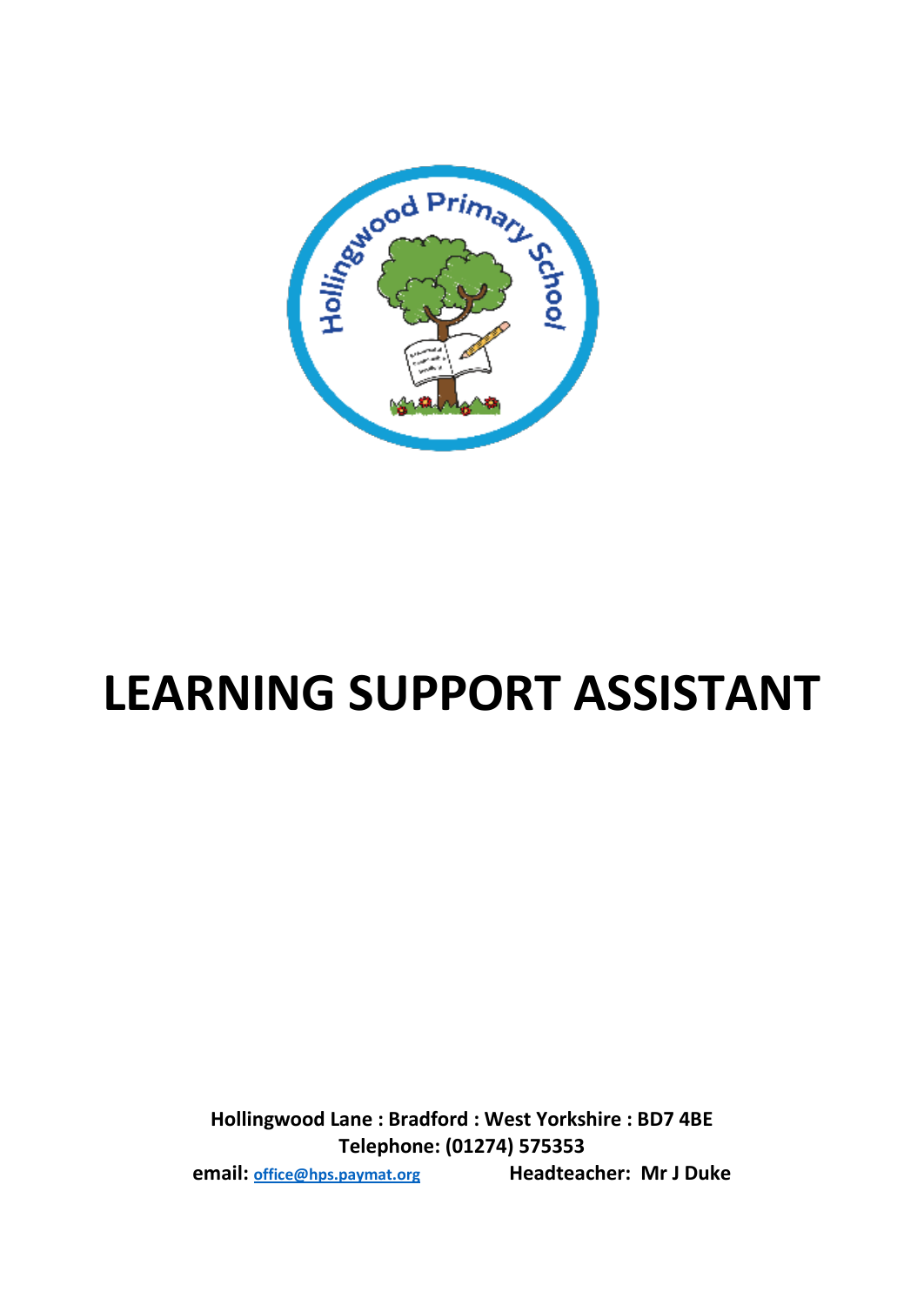# **HOLLINGWOOD PRIMARY SCHOOL**

We are looking for a part time Learning Support Assistant who will make an impact on the outcomes for our children. It will be working 1:1 with a child with SEND.

The successful candidate(s) will have to meet the requirements of the person specification and will be subject to a DBS check. Only applications submitted on PROSPECTS ONLINE application form will be considered. We welcome applications regardless of age, gender, ethnicity or religion.

# **Hollingwood Primary School is committed to the protection and safety of its pupils**

| <b>Job Title/Post:</b> | Learning Support Assistant - Fixed Term contract until July 2023 |
|------------------------|------------------------------------------------------------------|
| Salary:                | Band 5 SCP 4-6 TTO                                               |
| <b>Hours</b>           | 30 hours $TTO + 1$ day                                           |
| <b>Responsible to:</b> | Senior Leadership Team                                           |
| <b>Closing date:</b>   | Thursday 9 <sup>th</sup> December 2021                           |
| Interviews:            | Thursday 16 <sup>th</sup> December 2021                          |

 The following information is furnished to help Council staff and those people considering joining Hollingwood Primary School to understand and appreciate the work content of their post and the role they are to play in the organisation. However, the following points should be noted:

- 1. Whilst every endeavour has been made to outline the main duties and responsibilities of the post, a document such as this does not permit every item to be specified in detail. Broad headings, therefore, may have been used below, in which case all the usual associated routines are naturally included in the job profile.
- 2. Employees should not refuse to undertake work, which is not specified on this form, but they should
- 3. record any additional duties they are required to perform and these will be taken into account when the post is reviewed.
- 3. Hollingwood Primary School is an Equal Opportunities Employer and requires its employees to comply with all current equality policies in terms of equal opportunity for employment.
- 4. Hollingwood Primary School is committed, where possible, to making any necessary reasonable adjustments to the job role and the working environment that would enable access to employment opportunities for disabled job applicants or continued employment for any employee who develops a disabling condition.

## **Prime Objectives of the Post:**

To undertake work/care/support programmes, to enable access to learning for pupils and to assist the teacher in the management of pupils and the classroom. Work may be carried out in the classroom or outside the main teaching area.

#### **Supervisory and Managerial Responsibilities:**

Assisting as a member of the classroom team in the supervision of students on work experience, trainees and voluntary helpers with whom the post holder is working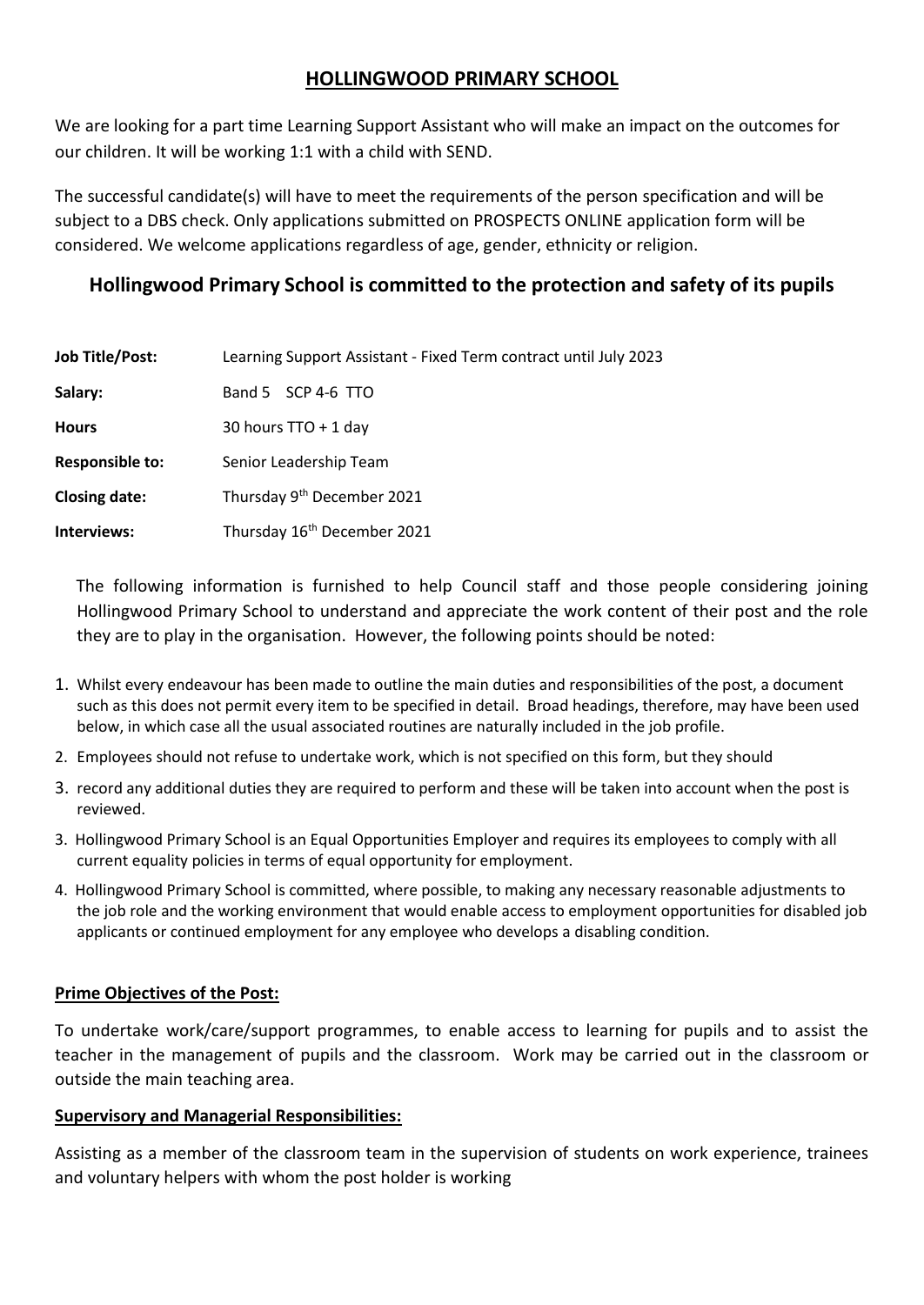## **Supervision and Guidance:**

To work under the instruction/guidance of teaching/senior staff.

## **Range of Decision Making:**

To make decisions using initiative within established working practices and procedures.

The post holder will be expected to use good common sense and initiative in all matters relating to:

- the conduct and behaviour of individuals, groups of pupils and whole classes
- the correct use and care of materials by individual and small groups of pupils
- the safety, mobility (if required) and hygiene and wellbeing of the pupils.

## **Responsibility for Assets, Materials etc:**

- To maintain the confidential nature of information relating to the school, it's pupils, parents and carers.
- The provision, use and storage of equipment and materials used by pupils with whom the post holder is working. General responsibility for the care of all equipment and materials within the classroom/designated area of the school.

## **Contacts:**

Internal at all levels, Parents / Carers, Governors, Community Groups, Health, Social Services, Police, Local Education Authority, Education Bradford, Contractors, External Agencies.

## **Please note:**

This job description is subject to an amendment Document. Reviews will normally take place at the end of an academic year or earlier where necessary; and following consultation with yourself.

## **RANGE OF DUTIES:**

## **1. SUPPORT FOR PUPILS**

- 1.1 Supervise and provide particular support for pupils, including those with special needs, ensuring
- 1.2 their safety and access to learning activities.
- 1.3 Establish constructive relationships with pupils and interact with them according to individual needs.
- 1.3 Promote the inclusion and acceptance of all pupils.
- 1.4 Encourage pupils to interact with others and engage in activities led by the teacher.
- 1.5 Set challenging and demanding expectations and promote self-esteem and independence.
- 1.6 Provide feedback to pupils in relation to progress and achievement under guidance of the teacher.
- 1.7 Assist with the development and implementation of Individual Education/Behaviour Plans and Personal Care programmes.

## **2. SUPPORT FOR THE TEACHER**

- 2.1 Create and maintain a purposeful, orderly and supportive environment, in accordance with lesson plans and assist with the display of pupils' work.
- 2.2 Provide detailed and regular feedback to teachers on pupils achievement, progress, problems etc.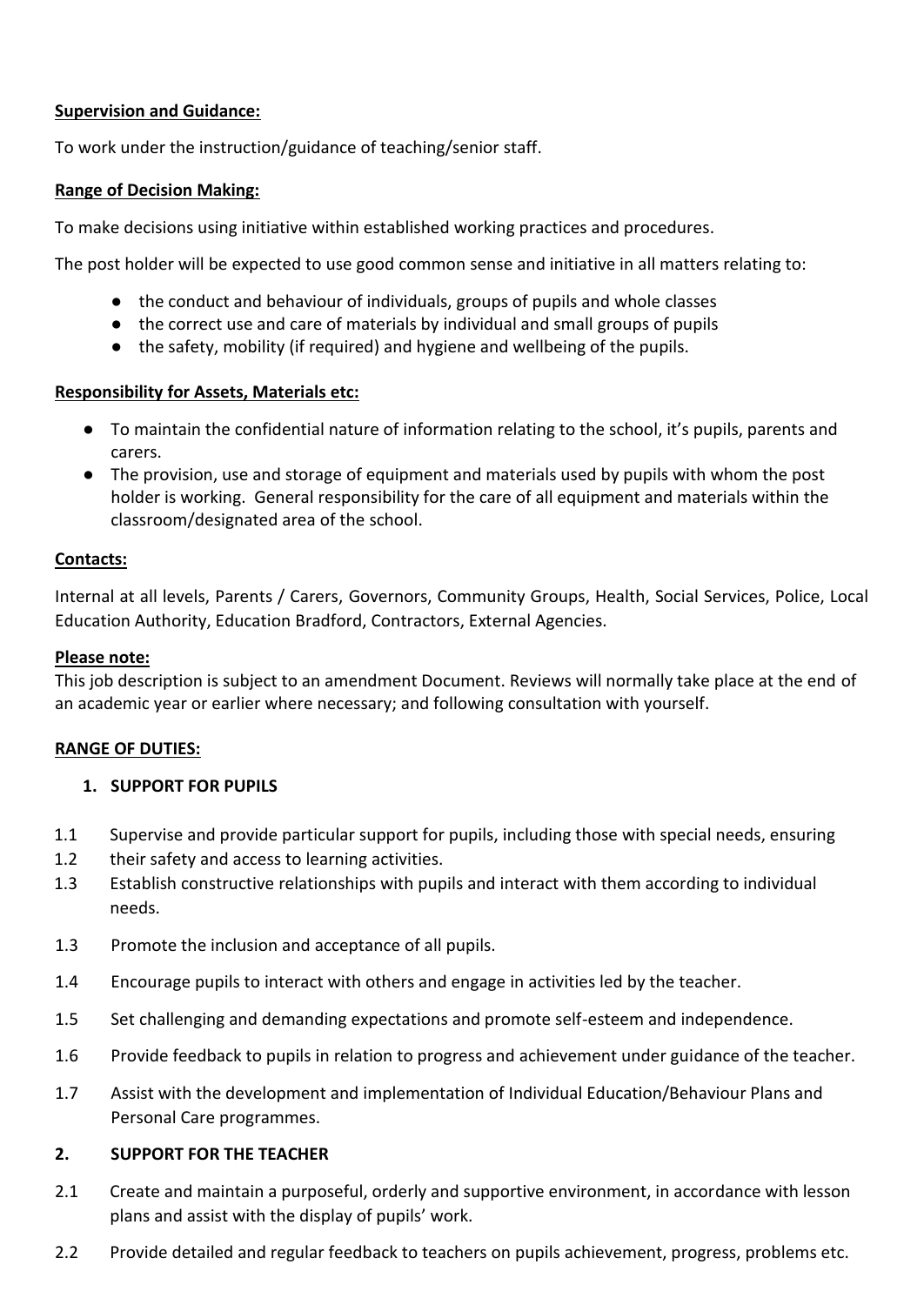- 2.3 Monitor pupils' responses to learning activities and accurately record achievement/progress as directed.
- 2.4 Promote good pupil behaviour, dealing promptly with conflict and incidents in line with established policy and encourage pupils to take responsibility for their own behaviour
- 2.5 Establish constructive relationships with parents/carers.
- 2.6 Provide clerical/admin. support e.g. photocopying, typing, filing, money, administer coursework etc.
- 2.7 Use strategies, in liaison with the teacher, to support pupils to achieve learning goals.
- 2.8 Assist with the planning of learning activities.
- 2.9 Administer routine tests and invigilate exams and undertake routine marking of pupils' work.

#### **3. SUPPORT FOR THE CURRICULUM**

- 3.1 Undertake structured and agreed learning activities/teaching programmes, adjusting activities according to pupil responses.
- 3.2 Undertake programmes linked to local and national learning strategies e.g. literacy, numeracy, KS3, early years recording achievement and progress and feeding back to the teacher.
- 3.3 Support the use of ICT in learning activities and develop pupils' competence and independence in its use.
- 3.4 Prepare, maintain and use equipment/resources required to meet the lesson plans/relevant learning activity and assist pupils in their use.

#### **4. SUPPORT FOR THE SCHOOL**

- 4.1 Be aware of and comply with policies and procedures relating to child protection, health, safety and security, confidentiality and data protection, reporting all concerns to an appropriate person.
- 4.2 Be aware of and support difference and ensure all pupils have equal access to opportunities to learn and develop.
- 4.3 Contribute to the overall ethos/work/aims of the school.
- 4.4 Appreciate and support the role of other professionals.
- 4.5 Attend and participate in relevant meetings as required
- 4.6 Participate in training and other learning activities and performance development as required.
- 4.7 Assist with the supervision of pupils out of lesson times, including before and after school and at lunchtime.
- 4.8 Accompany teaching staff and pupils on visits, trips and out of school activities as required and take responsibility for a group under the supervision of the teacher.
- 4.9 To support, uphold and contribute to the development of the Council's Equal Rights policies and practices in respect of both employment issues and the delivery of services to the community.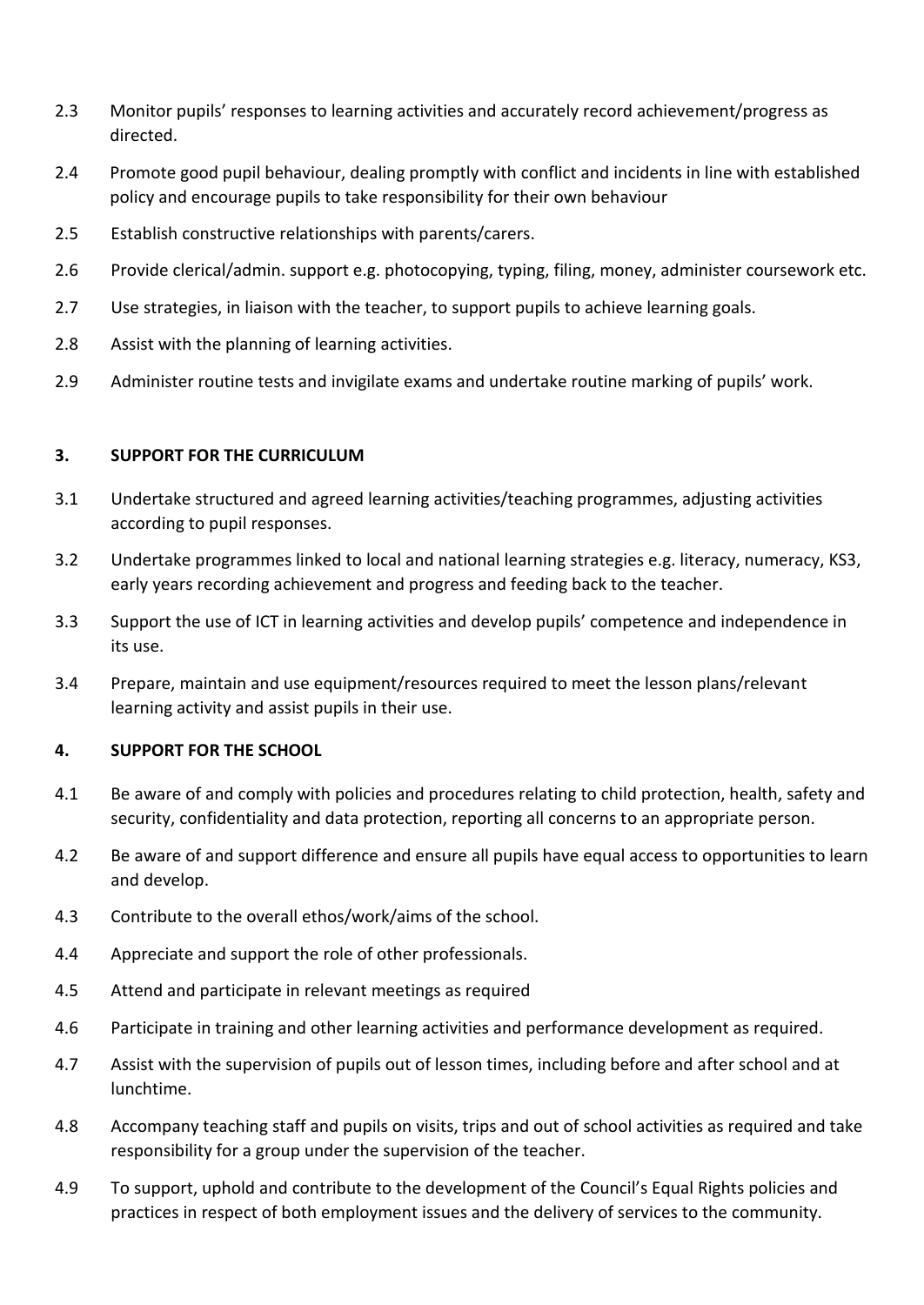| <b>Personal Specifications</b><br>E=Essential<br>D=Desirable                                                                                      |   |  |  |  |
|---------------------------------------------------------------------------------------------------------------------------------------------------|---|--|--|--|
| <b>Experience</b>                                                                                                                                 |   |  |  |  |
| 1. Experience of working in a team situation.                                                                                                     | D |  |  |  |
| 2. Working with or caring for children of relevant age or relevant experience eg voluntary<br>organisation, parental caring responsibility.       |   |  |  |  |
| 3. General technical / resource experience.                                                                                                       | D |  |  |  |
| 4. Clerical / administrative experience.                                                                                                          | D |  |  |  |
| <b>Qualifications</b>                                                                                                                             |   |  |  |  |
| GCSE English and Maths at Grade C or equivalent eg. Adult Literacy/Numeracy at level 2<br>5.                                                      | E |  |  |  |
| Qualifications relating to post eg health, children, practical skills, first aid.<br>6.                                                           | D |  |  |  |
| <b>Training</b>                                                                                                                                   |   |  |  |  |
| 7. Willingness to participate in development and training opportunities.                                                                          | E |  |  |  |
| Completion of DfES Teacher Assistant Induction Programme.<br>8.                                                                                   | D |  |  |  |
| <b>Special Knowledge</b>                                                                                                                          |   |  |  |  |
| 9. An understanding of the needs of a multicultural society.                                                                                      | D |  |  |  |
| 10. An understanding of the issues relating to pupils who have additional learning needs, more<br>able and special educational needs.             |   |  |  |  |
| 11. Knowledge of childcare.                                                                                                                       | D |  |  |  |
| 12. Awareness of child development.                                                                                                               | D |  |  |  |
| <b>Equality</b>                                                                                                                                   |   |  |  |  |
| 13. Candidates should indicate an acceptance of and commitment to the principles underlying the<br>Council's Equal Rights policies and practices. | E |  |  |  |
| <b>Disposition/Adjustment and Disposition</b>                                                                                                     |   |  |  |  |
| 14. Ability to relate well to pupils and adults.                                                                                                  | D |  |  |  |
| 15. Work constructively as part of a team.                                                                                                        | D |  |  |  |
| 16. Ability to remain calm under pressure.                                                                                                        |   |  |  |  |
| 17. Demonstrate good co-operative, interpersonal and effective listening skills.                                                                  |   |  |  |  |
| 18. Demonstrate a commitment to working with children of the relevant age.                                                                        |   |  |  |  |
| 19. Good sense of humour                                                                                                                          |   |  |  |  |
| 20. Flexibility and willingness to accept change.                                                                                                 |   |  |  |  |
| 21. Approachable, courteous and able to present a positive image of the school to callers and<br>visitors.                                        |   |  |  |  |